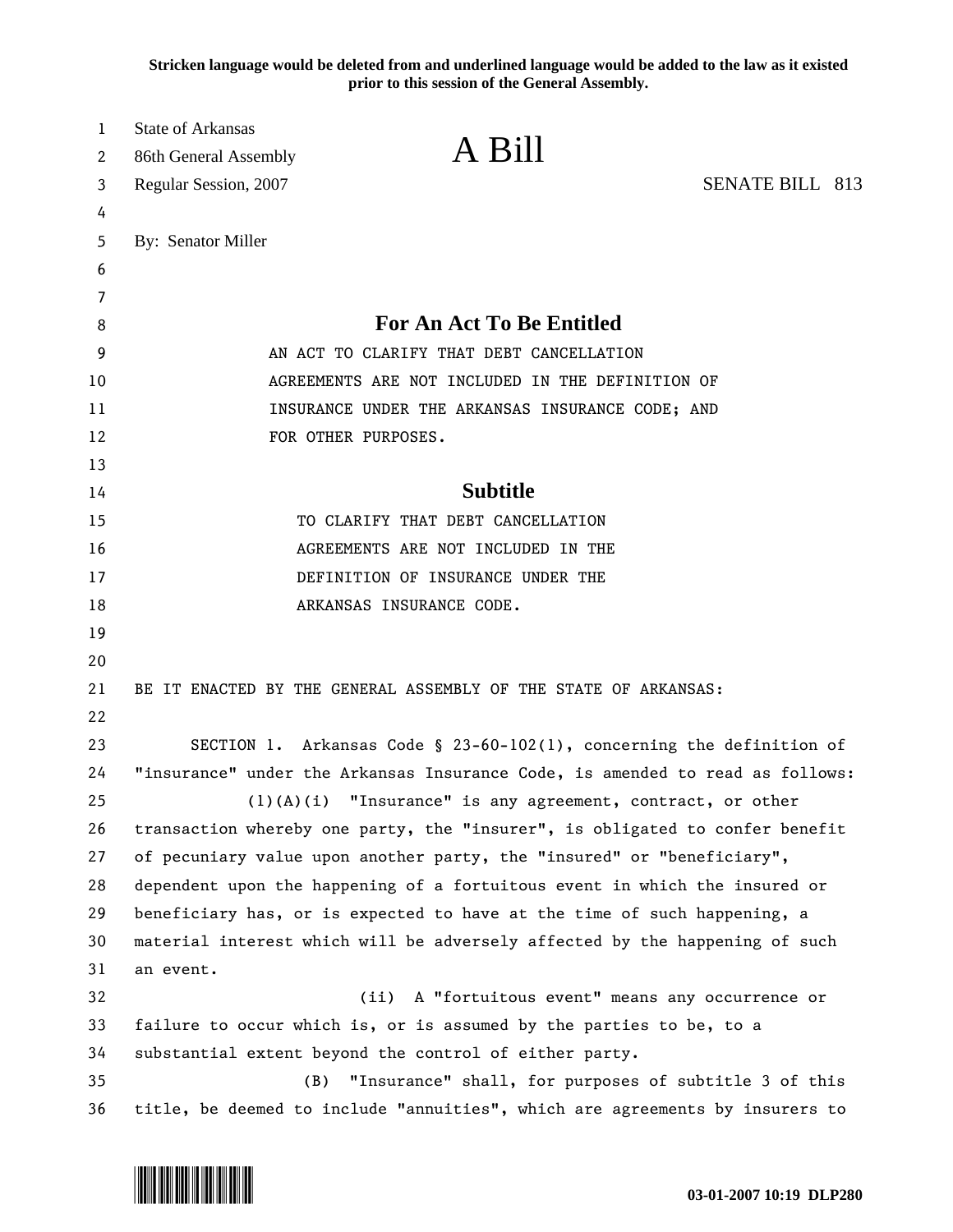1 make periodic payments that continue during the survival of the measuring 2 life or lives under the agreements or for a specified period. 3 (C) "Reinsurance" is a contract under which an originating 4 insurer, called the "ceding" insurer, procures insurance for itself in 5 another insurer, called the "assuming" insurer or reinsurer, with respect to 6 part or all of an insurance risk of the originating insurer $\ddot{ }$ . 7 (D)(i) "Insurance" shall not include a debt cancellation 8 agreement. 9 (ii) "Debt cancellation agreement" is a loan term or 10 contractual arrangement modifying a loan term dealing with motor vehicles 11 under which a lender agrees to cancel all or part of a borrower's obligation 12 to repay an extension of credit from the lender upon the occurrence of a 13 specified event other than the death or disability of the borrower. The 14 agreement may be separate from or a part of other loan documents. 15 16 SECTION 2. Arkansas Code Title 4, Chapter 90 is amended to add an 17 additional subchapter to read as follows: 18 19 SUBCHAPTER 7 — DEBT CANCELLATION AGREEMENTS 20 21 4-90-701. Definition. 22 As used in this subchapter, "debt cancellation agreement" means a loan 23 term or contractual arrangement modifying a loan term dealing with motor 24 vehicles under which a lender agrees to cancel all or part of a borrower's 25 obligation to repay an extension of credit from the lender upon the 26 occurrence of a specified event other than the death or disability of the 27 borrower, whether or not separate from or a part of other loan documents. 28 Provided, however, for purposes of this subchapter only, the term "debt 29 cancellation agreement" shall not include that form of debt cancellation 30 agreement which constitutes a guaranteed automobile protection waiver 31 agreement or "GAP" waiver agreement. A guaranteed automobile protection 32 waiver agreement or "GAP" waiver agreement means a loan term or a contractual 33 arrangement modifying a loan term dealing with motor vehicles under which a 34 lender agrees to waive, cancel, pay , or satisfy any remaining balance owed 35 on a loan after a total loss or theft of the vehicle.

36

**SB813**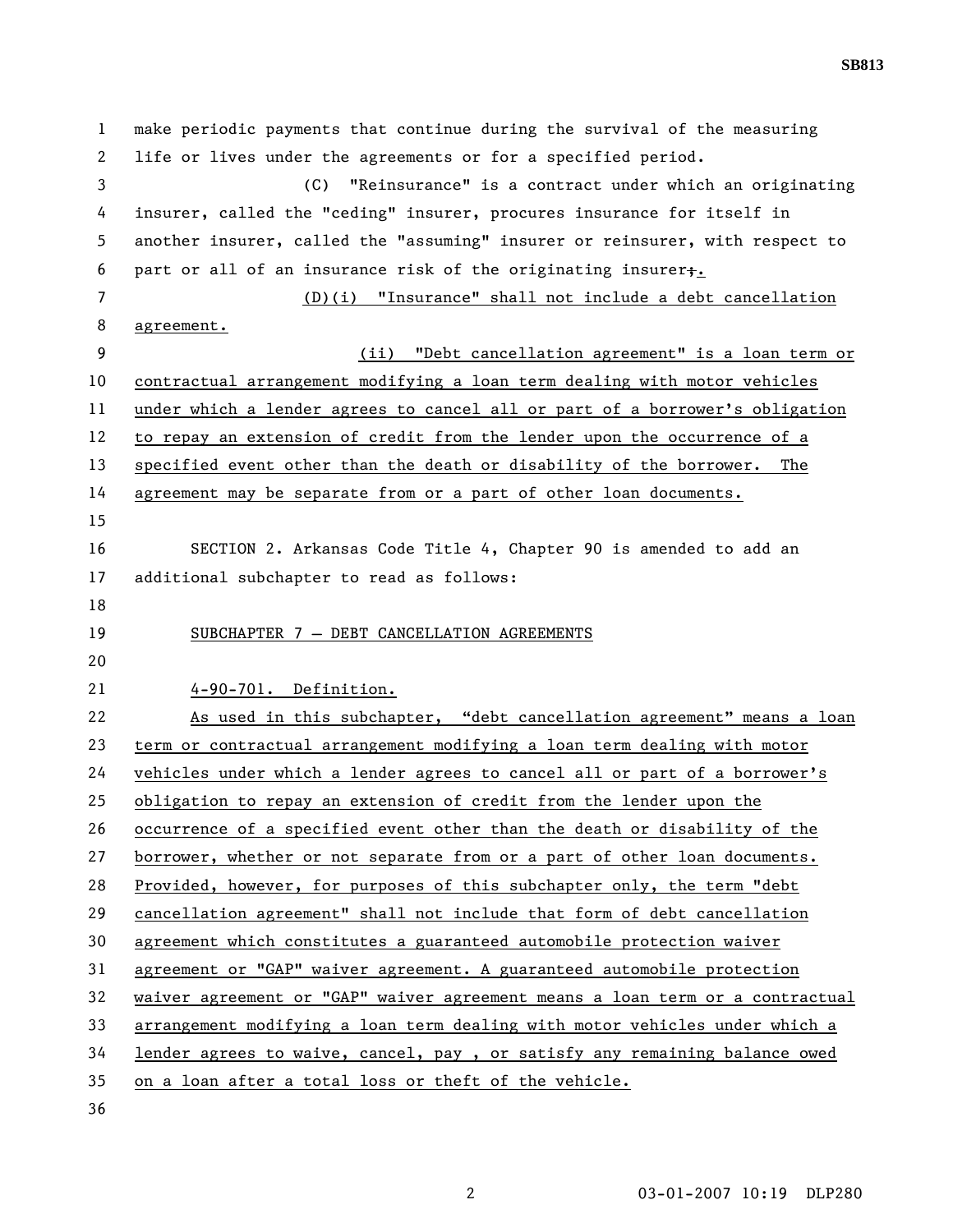1 2 3 4-90-702. Requiring borrower to purchase debt cancellation agreement 4 prohibited. 5 A lender shall not require a borrower to purchase a debt cancellation 6 agreement. 7 8 4-90-703. Debt cancellation agreements to be legible — Disclosure 9 requirements. 10 All terms of a debt cancellation agreement shall be printed or 11 reproduced to render all material provisions of the agreement legible and 12 shall clearly and conspicuously disclose the following information: 13 (1) If the debt cancellation agreement is provided by or 14 administered by a third party, the debt cancellation agreement shall disclose 15 that fact and provide the name, address, and telephone number of the third 16 party and describe the procedure to follow for filing a claim with that third 17 party under the debt cancellation agreement; 18 (2) The total retail price of the debt cancellation agreement; 19 (3) Any limitation or restriction on the cancellation of the 20 entire debt due upon the occurrence of the specified event; 21 (4) That the purchaser is allowed to cancel the debt 22 cancellation agreement at any time and receive a refund paid directly to the 23 purchaser minus any cancellation fee not to exceed twenty-five dollars 24 (\$25.00) as follows: 25 (A) If the debt cancellation agreement is cancelled within 26 thirty (30) days of purchase, a purchaser shall receive a full refund of the 27 retail price; or 28 (B) If the debt cancellation agreement is cancelled at a 29 later time, the purchaser shall receive a pro rata refund of the retail price 30 for the unexpired term based upon the number of elapsed months at the time of 31 the cancellation compared to the total length of the financing agreement; and 32 (5) That the terms of the debt cancellation agreement financed 33 by the lender are binding on the lender. 34 35 4-90-704. Debt cancellation agreements — Restrictions. 36 No debt cancellation agreement shall be issued that:

**SB813**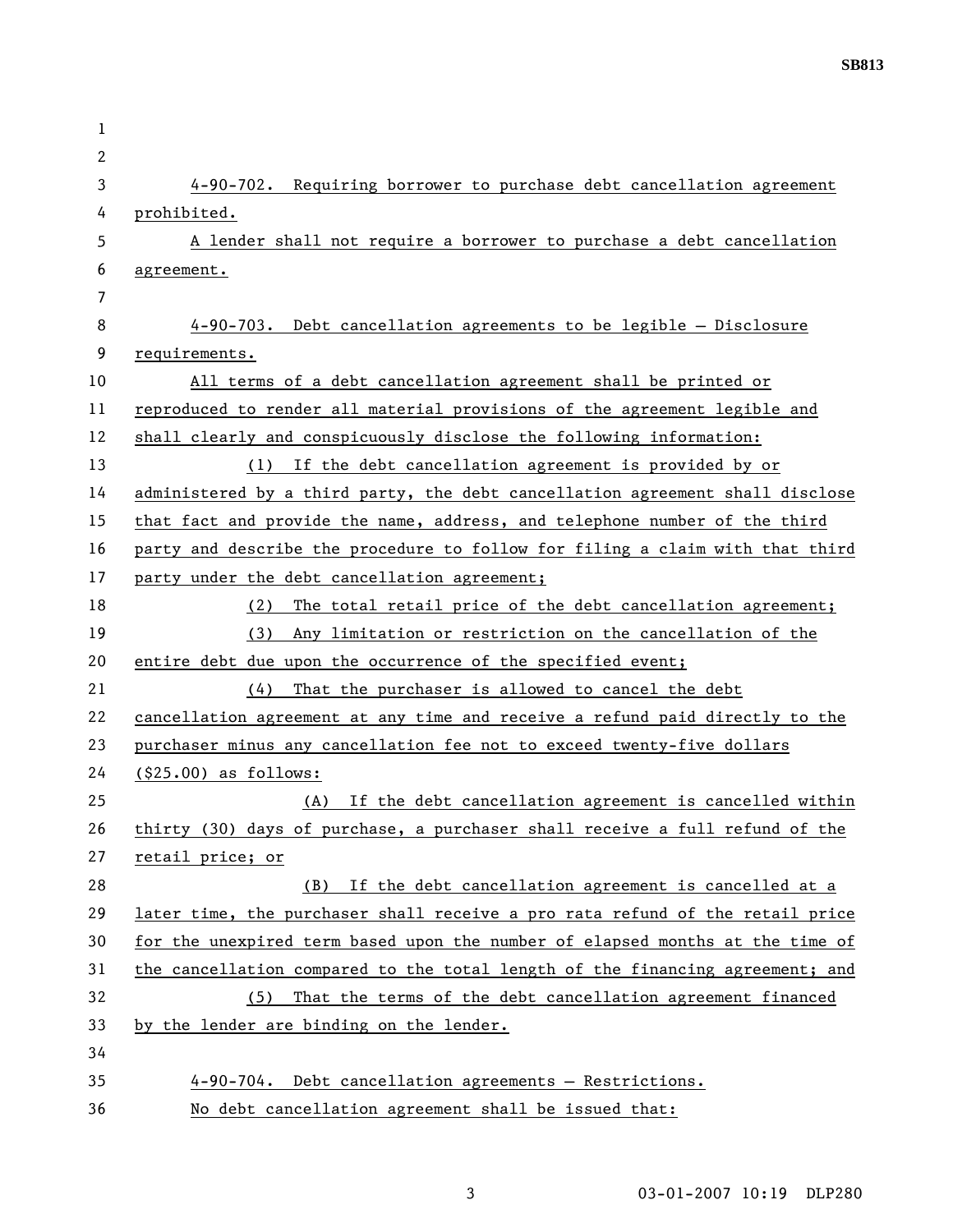| 1            | (1) Is in any respect in violation of or does not comply with                 |
|--------------|-------------------------------------------------------------------------------|
| $\mathbf{2}$ | this subchapter;                                                              |
| 3            | Contains or incorporates by reference if incorporation by<br>(2)              |
| 4            | reference is otherwise permissible any inconsistent, ambiguous, illusory, or  |
| 5            | misleading clauses or exceptions and conditions that deceptively affect the   |
| 6            | material terms of the debt cancellation agreement;                            |
| 7            | (3) Has a title, heading, or other indication of its provisions               |
| 8            | that is misleading; or                                                        |
| 9            | (4) Is sold after any representation, oral or written, that is                |
| 10           | misleading or deceptive with respect to any material term of the contract or  |
| 11           | any provision of this subchapter.                                             |
| 12           |                                                                               |
| 13           | 4-90-705. Application of $\frac{6}{9}$ 4-88-101 et seq. to debt cancellation  |
| 14           | agreements and sellers of debt cancellation agreements.                       |
| 15           | Debt cancellation agreements and sellers of debt cancellation<br>(a)          |
| 16           | agreements are subject to the provisions of $\S$ 4-88-101 et seq., and any    |
| 17           | violation of any of the provisions of this subchapter constitutes an          |
| 18           | unconscionable or deceptive act or practice under $\S$ 4-88-101 et seq.       |
| 19           | All remedies, penalties, and authority granted to the Attorney<br>(b)         |
| 20           | General under § 4-88-101 et seq. are available to the Attorney General for    |
| 21           | the enforcement of this subchapter.                                           |
| 22           |                                                                               |
| 23           | SECTION 3. EMERGENCY CLAUSE. It is found and determined by the                |
| 24           | General Assembly of the State of Arkansas that the incompatibility of acts of |
| 25           | the Eighty-Sixth General Assembly presents difficult compliance issues for    |
| 26           | the administration of debt cancellation agreements; that in order to avoid a  |
| 27           | disruption in commerce associated with compliance with other debt             |
| 28           | cancellation legislation, the enactment of this act is immediately necessary. |
| 29           | Therefore, an emergency is declared to exist and this act being immediately   |
| 30           | necessary for the preservation of the public peace, health, and safety, shall |
| 31           | become effective on:                                                          |
| 32           | The date of its approval by the Governor;<br>(1)                              |
| 33           | If the bill is neither approved nor vetoed by the Governor,<br>(2)            |
| 34           | the expiration of the period of time during which the Governor may veto the   |
| 35           | bill; or                                                                      |
| 36           | If the bill is vetoed by the Governor and the veto is<br>(3)                  |